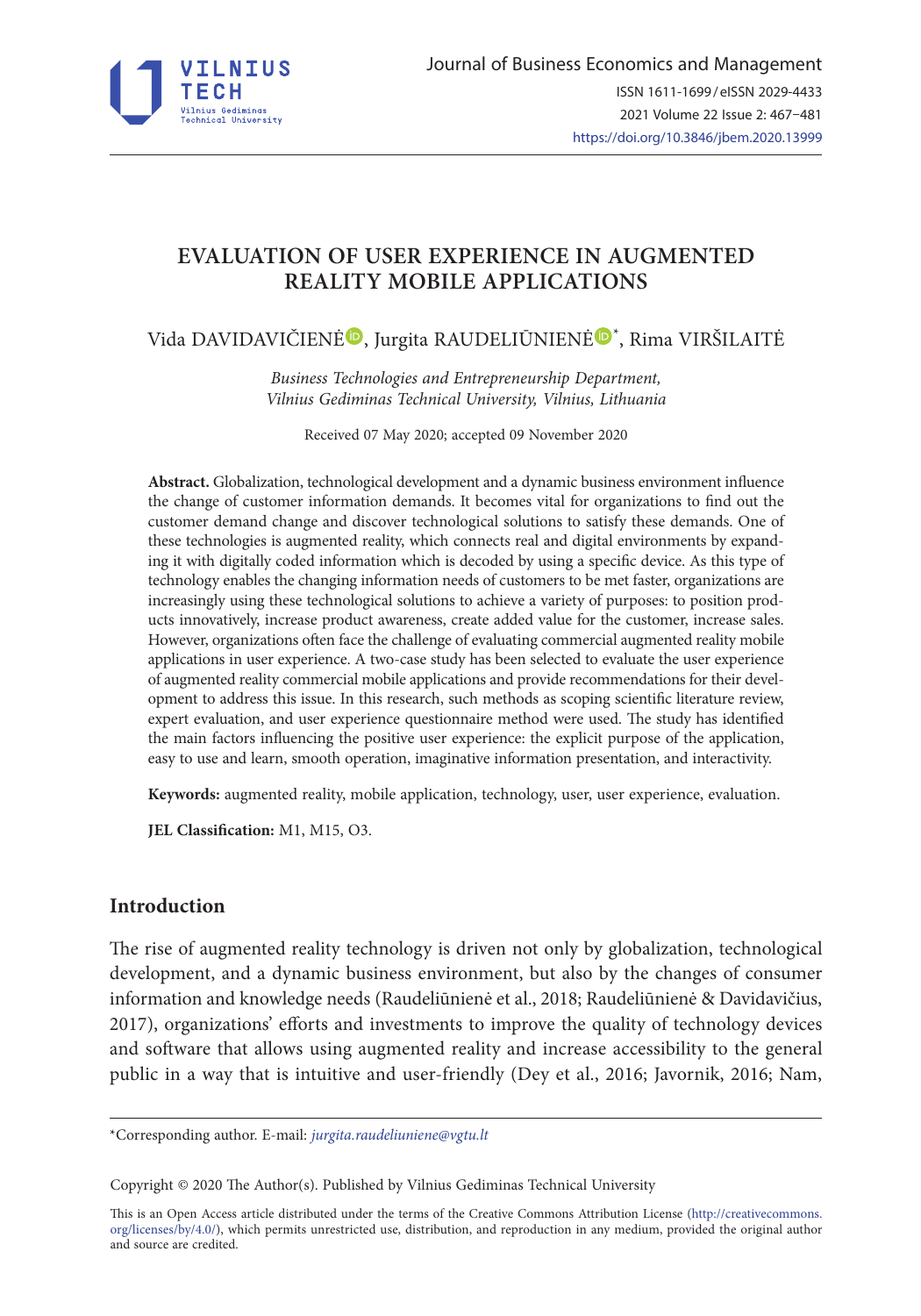2015; Rese et al., 2017). Researchers and business practitioners predict that the value of the augmented reality market, consumer numbers, and ongoing scientific research interest will increase in recent years (Davidavičienė et al., 2019; Dey et al., 2016; Javornik, 2016; Laine & Suk, 2016; Liao, 2016; Rauschnabel et al., 2017).

While augmented reality technology solutions are gaining popularity in global markets, there is still a lack of comprehensive research to evaluate the user experience created by these technologies (Davidavičienė et al., 2019; Dey et al., 2016; Schrepp et al., 2014, 2017a, 2017b; Sekhavat, 2016). Dey et al. (2016) systematically have analyzed augmented reality studies related to user perspective between 2005 and 2014 and identified main research limitations as a narrow spectrum of evaluation methods and subjectivity aspect in user's evaluation. Sekhavat (2016) has conducted a user study for evaluating such elements as "the sense of presence and the usability of the application" (Sekhavat, 2016). Schrepp et al. (2014, 2017a, 2017b) have proposed a user experience questionnaire method for evaluating a user's experience. Based on Davidavičienė et al. (2019) research results, some limitations of the user experience method were identified as a discrepancy of the evaluation scale according to the context of the research object and lack of data for identifying the causes of issues (Davidavičienė et al., 2019). This study aims to evaluate the user experience of augmented reality commercial mobile applications and provide recommendations for their development to address this type of problem. The research employed such methods as scoping scientific literature review, expert evaluation, and user experience questionnaire. The latter method is chosen because it enables to analyze the user experience in a more comprehensive way by using different scales of object attributes in terms of evaluation aspects such as attractiveness, perspicuity, efficiency, dependability, stimulation, and novelty (Davidavičienė et al., 2019; Santoso et al., 2016; Wang et al., 2015). Two augmented reality commercial applications that were active during the research were selected for the study: Inkhunter (a mobile application that tests virtual tattoos using augmented reality) and Arilyn (a mobile application that presents the visual story of a product by Kalnapilis). These applications are chosen because they reflect the purpose and substance of augmented reality and do not oblige long-term user engagement and ease of use.

The study structure consists of the theoretical aspects of a mobile augmented reality application evaluation, investigation cases of two mobile applications and their user experience, identification of their problem areas, and recommendations for the application development.

#### **1. Literature review**

Augmented reality technology began to gain popularity in the last decade, although the early products were applied in military aircraft. The concept of augmented reality technology has also evolved as this technology developed, and there are more cases of its applications (Davidavičienė et al., 2019).

Augmented reality is defined by scientists and business practitioners as a real-time, direct or indirect representation of the physical real-world environment (Carmigniani et al., 2011), technology (Azuma, 1997; Berryman, 2012; Javornik, 2016; Kipper & Rampolla, 2012), a new type of media and research field (Kipper & Rampolla, 2012), that allows the user to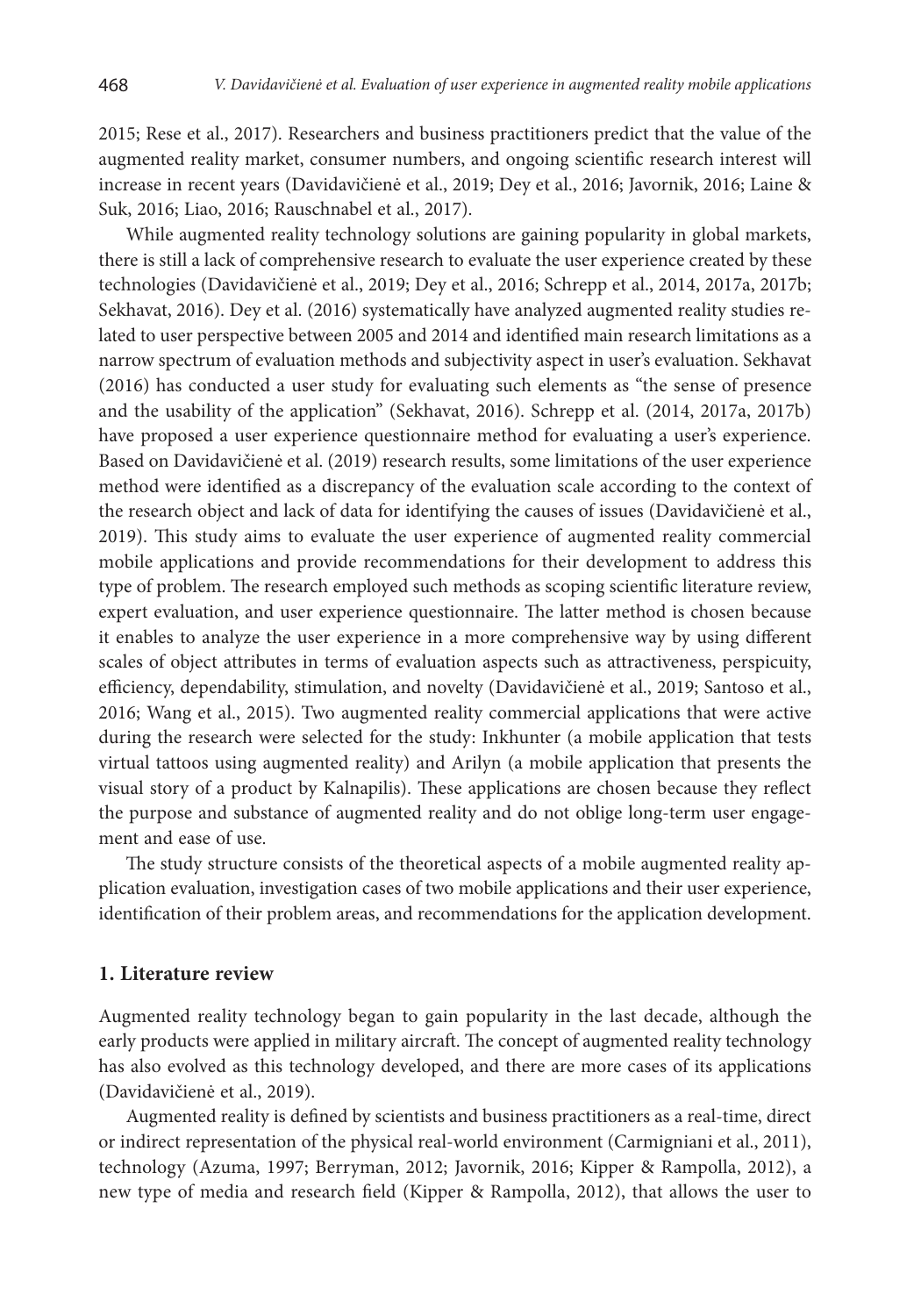see real environment augmented with virtual objects, usually in a 3D format (Azuma, 1997; Carmigniani et al., 2011; Chi et al., 2013; Cianciarulo, 2015; Kipper & Rampolla, 2012; Laine & Suk, 2016; Mota et al., 2018), it enhances interactions with the real world to create a mixed reality in real-time (Mota et al., 2018) to improve the user's experience (Berryman, 2012).

According to the scientific literature review (Azuma, 1997; Billinghurst et al., 2015; Capuano et al., 2016; Cianciarulo, 2015; Dey et al., 2016; Wafa & Hashim, 2016; Weking et al., 2020), the most widely studied applications of augmented reality technology are manufacturing (automation), marketing and commerce, entertainment and game industry, education, arts, and culture sector (museums, libraries), fashion industry, medicine, military industry and so on.

Business organizations operating in a dynamic and uncertain environment are continually looking for new ways to efficiently communicate with consumers (Klepek & Starzyczná, 2018; Ahmed et al., 2017). Analyzing the communicative aspects of augmented reality technology, it can be seen that this technology creates a different aesthetic perception of information when information about objects is rendered more visually appealing, combining various content forms, designs, channels, creating preconditions for added value and more efficient communication (Davidavičienė et al., 2019; Huang & Liu, 2014; Oleksy & Wnuk, 2016; Yoon et al., 2012). Augmented reality technology is useful in an organization's marketing efforts when promoting their products (services) to create a more engaging and intuitive experience that is more attractive to consumers. Because augmented reality technology is highly interactive, most of the time, the focus is not only on the product (service) but also on the user experience (Bulearca & Tamarjan, 2010; Dacko, 2017).

In conclusion, augmented reality technology creates preconditions to develop promotional, experiential, relational, and entertainment value (Davidavičienė et al., 2019). However, scientists and business practitioners are still debating how to best assess the value of augmented reality to the consumer and their experience, what research methods and evaluation criteria to apply (Davidavičienė et al., 2019; Dey et al., 2016; Dhir et al., 2013; Dünser & Billinghurst, 2011; Santoso et al., 2016; Sekhavat, 2016). Researchers emphasize that augmented reality solutions are very diverse and heterogeneous and that there is no universal assessment tool that is appropriate for evaluation of all augmented reality platforms. There is also no consensus on the concept of user experience in the context of augmented reality (Dhir et al., 2013; Sekhavat, 2016). Scientists note that user experience is associated with subjective consumer feelings about the product (service) being used (Davidavičienė et al., 2019; Santoso et al., 2016). Thus, it is challenging to evaluate user experience expectations of augmented reality technology (Dhir et al., 2013) due to the change of experience over time. Scientists generally explore such main categories of augmented reality user experience evaluation as user perception and understanding, performance of user tasks, cooperation between users, system convenience and design (Davidavičienė et al., 2019; Dünser & Billinghurst, 2011).

When analyzing the end-user experience of augmented reality platforms, researchers typically use a mix of qualitative and quantitative research methods such as expert evaluation, surveys, structured interviews, focus groups (Davidavičienė et al., 2019; Georgiou & Kyza, 2017; Guimaraes & Martins, 2014; Ko et al., 2013; Laine & Suk, 2016; Majid et al., 2015; Mota et al., 2018; Rauschnabel et al., 2017), which present a combination of open and closed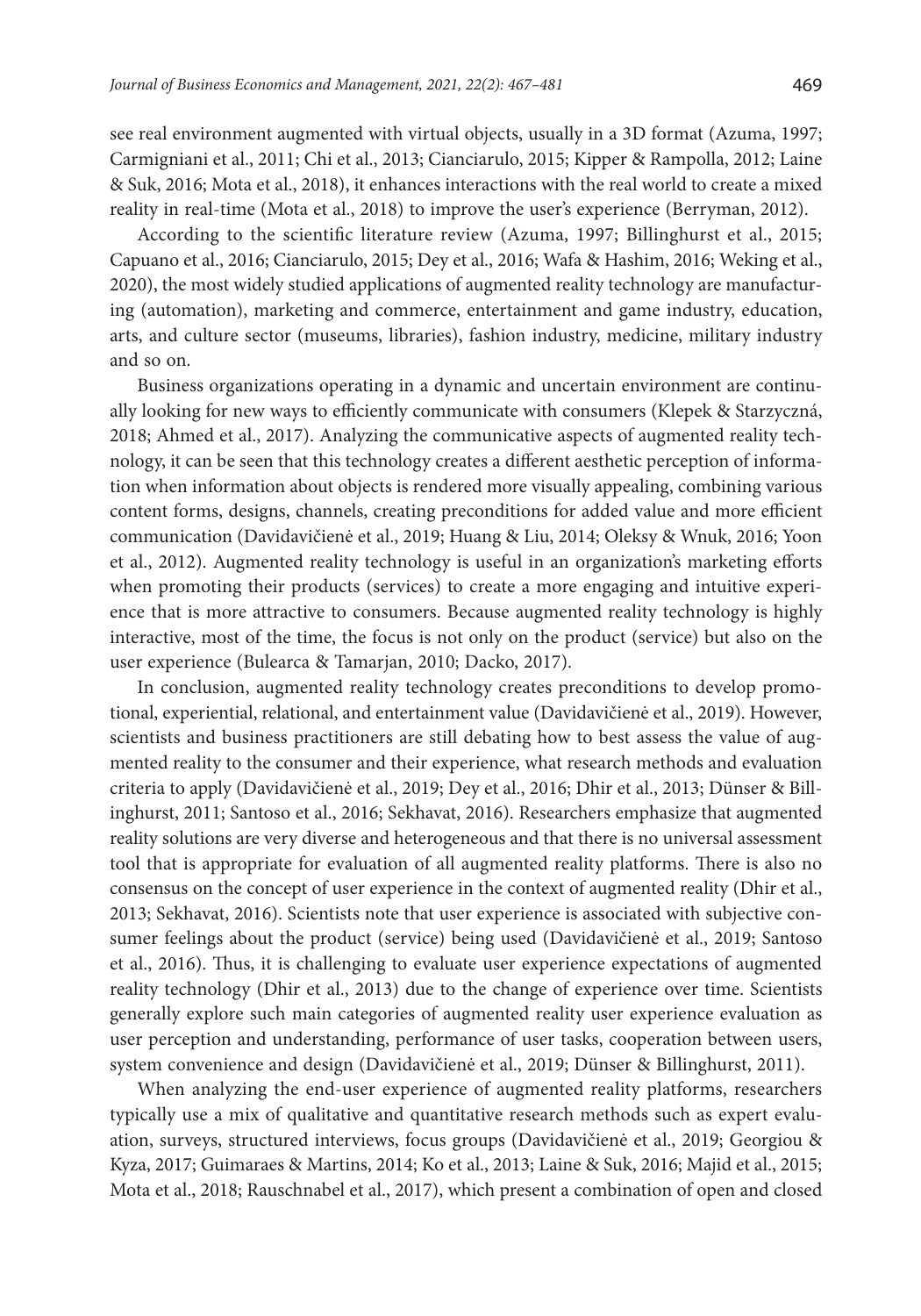questions and assessment statements that are measured on Likert scales, usually of 5 or 7 levels. Multicriteria evaluation methods, which have a wide range of applicability in research, would also be useful in investigating the complex research objects of this type (Beskese et al., 2018; Delgado Méndez et al., 2019; Zavadskas, 1987; Zavadskas et al., 2019; Zeng & Xiao, 2018; Zhuang et al., 2019).

Analyzing tools for augmented reality user experience evaluation, instruments such as SUS (System Usability Scale), USE (Usefulness, Satisfaction, Easy to Use and to Learn), HARUS (Handheld Augmented Reality Usability Scale), usability questionnaire by ISO (Usability, Effectiveness, Efficiency), TAM (Technology Acceptance Model), UEQ (User Experience Questionnaire) are usually applied in scientific research (Albertazzi et al., 2012; Davidavičienė et al., 2019; Guimaraes & Martins, 2014; Hinderks et al., 2019; Mota et al., 2018; Pantano et al., 2017; Rese et al., 2017; Santoso et al., 2016; Schrepp et al., 2014, 2017a, 2017b; Wang et al., 2015) (Table 1).

| Tool, Author(s) $\&$<br>year                                                                                                     | Description of the evaluation<br>tool                                                                                                                                                                                                                                                                                                                                                                      | Advantages                                                                                                                                                                                                                                                     | Disadvantages                                                                                                                                                                                |  |
|----------------------------------------------------------------------------------------------------------------------------------|------------------------------------------------------------------------------------------------------------------------------------------------------------------------------------------------------------------------------------------------------------------------------------------------------------------------------------------------------------------------------------------------------------|----------------------------------------------------------------------------------------------------------------------------------------------------------------------------------------------------------------------------------------------------------------|----------------------------------------------------------------------------------------------------------------------------------------------------------------------------------------------|--|
| SUS (System<br>Usability Scale)<br>(Albertazzi<br>et al., 2012;<br>Davidavičienė<br>et al., 2019)                                | It is a 5-level Likert scale<br>survey with statements about<br>the usage of the system. After<br>usage of the augmented reality<br>platform, the user is asked<br>ten questions that analyze the<br>main processes of the product<br>usage $-$ ease of use, fluidity,<br>perspicuity, satisfaction.                                                                                                       | Time: the survey is<br>not time-consuming; it<br>takes 5-7 min.                                                                                                                                                                                                | The simplicity<br>of questions:<br>questions are<br>simple and clear,<br>but quite abstract<br>to identify specific<br>problem areas of<br>the research object.                              |  |
| USE (Usefulness,<br>Satisfaction, Easy to<br>Use and to Learn)<br>(Albertazzi<br>et al., 2012;<br>Davidavičienė<br>et al., 2019) | This is a questionnaire based<br>on criteria with a 7-level<br>Likert scale. This assessment<br>method consists of 30<br>questions analyzing a product<br>in 4 dimensions – usefulness,<br>easy to use, and to learn, and<br>satisfaction. Additionally,<br>two open-ended questions<br>are asked - the user is asked<br>to identify the main negative<br>and positive aspects of the<br>evaluated object. | Content of the<br>questions: 4<br>dimensions are<br>evaluated, and there<br>are additional open<br>questions about the<br>positive and negative<br>characteristics of the<br>object being assessed,<br>which make it possible<br>to identify problem<br>areas. | There is a lack of<br>complexity in the<br>questionnaire.                                                                                                                                    |  |
| HARUS (Handheld<br><b>Augmented Reality</b><br><b>Usability Scale</b> )<br>(Nazri & Rambli,<br>2014; Sekhavat,<br>2016)          | It is comprised of two-part<br>questionnaire scales that assess<br>object intelligibility and control<br>capabilities. The questionnaire<br>consists of 16 statements (8 for<br>perspicuity, 8 for management<br>options), which are rated on a<br>5-level Likert scale.                                                                                                                                   | Purpose: for evaluation<br>of mobile augmented<br>reality platforms, the<br>statements are adapted<br>to the context of this<br>technology and reflect<br>its inherent features.                                                                               | Content of the<br>questions: the<br>statements on<br>control options are<br>mainly focused<br>on the technical<br>aspects, but user<br>experience goes<br>beyond these<br>technical factors. |  |

Table 1. Augmented reality user experience evaluation tools (source: created by the authors)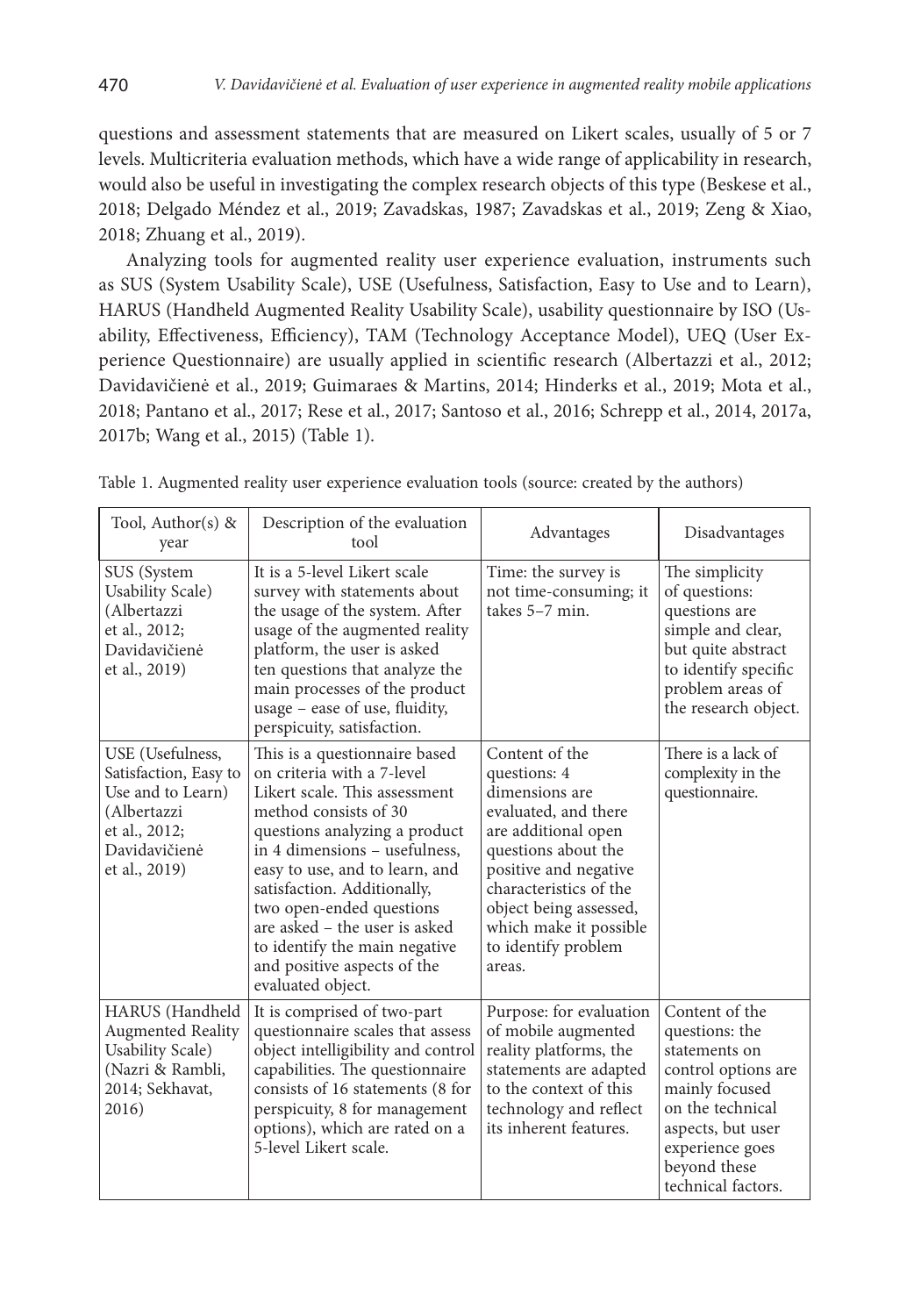| End of Table 1 |  |
|----------------|--|
|----------------|--|

| Tool, Author(s) $\&$<br>year                                                                                                                                     | Description of the evaluation<br>tool                                                                                                                                                                                                                                                                                        | Advantages                                                                                   | Disadvantages                                                                                                                               |  |  |
|------------------------------------------------------------------------------------------------------------------------------------------------------------------|------------------------------------------------------------------------------------------------------------------------------------------------------------------------------------------------------------------------------------------------------------------------------------------------------------------------------|----------------------------------------------------------------------------------------------|---------------------------------------------------------------------------------------------------------------------------------------------|--|--|
| Usability<br>questionnaire by<br>ISO (Usability,<br>Effectiveness,<br>Efficiency)<br>(Guimaraes &<br>Martins, 2014)                                              | The checklist of questions is<br>based on evaluation criteria<br>such as effectiveness, efficiency,<br>satisfaction.                                                                                                                                                                                                         | Purpose: the list of<br>questions is tailored<br>to evaluate augmented<br>reality platforms. | Terminology: some<br>of the terms in the<br>questionnaire may<br>not be clear to a<br>user not aware of<br>augmented reality<br>principles. |  |  |
| TAM (Technology<br>Acceptance Model)<br>(Mota et al., 2018;<br>Pantano et al.,<br>2017; Rese et al.,<br>2017)                                                    | The questionnaire focuses on<br>the user acceptance response<br>to new technology when<br>evaluated against such criteria<br>as efficiency, ease of use,<br>intention to use, satisfaction,<br>informativeness, attitude to<br>use, interactivity, information<br>quality, response time,<br>aesthetic qualities, and so on. | Content of the<br>questions: multiple<br>criteria object<br>evaluation.                      | There is a lack of<br>complexity in the<br>questionnaire.                                                                                   |  |  |
| UEQ (User<br>Experience<br>Questionnaire)<br>(Hinderks et al.,<br>2019; Santoso et al.,<br>2016; Schrepp<br>et al., 2014, 2017a,<br>2017b; Wang et al.,<br>2015) | The questionnaire consists of<br>26 oppositional object attribute<br>rating scales based on six<br>dimensions.                                                                                                                                                                                                               | Complex questionnaire<br>construct.                                                          | Additional open<br>questions are<br>missing to help<br>understand the<br>causes of the<br>problems identified.                              |  |  |

After a detailed examination of the augmented reality user experience tools and their advantages and disadvantages (Table 1), the User experience questionnaire evaluation tool was selected due to the complex questionnaire design, six evaluated dimensions: attractiveness (overall user impression of the object being evaluated); efficiency (is it possible to use the product quickly and efficiently, does the user interface look organized); perspicuity (is it easy to understand how to use the product); dependability (whether the user feels in control of the interaction or whether the interaction with the product is safe and predictable); stimulation (whether it is interesting and exciting to use the product or whether the consumer feels motivated to continue using the product); novelty (whether the product design is innovative and creative or whether the product attracts the consumer's attention). Previous studies show (Davidavičienė et al., 2019) that the research results obtained by this method only serve to identify the perceived problem areas of the object being evaluated, so it makes sense to use a combination of different evaluation tools to understand the overall user experience in augmented reality mobile applications.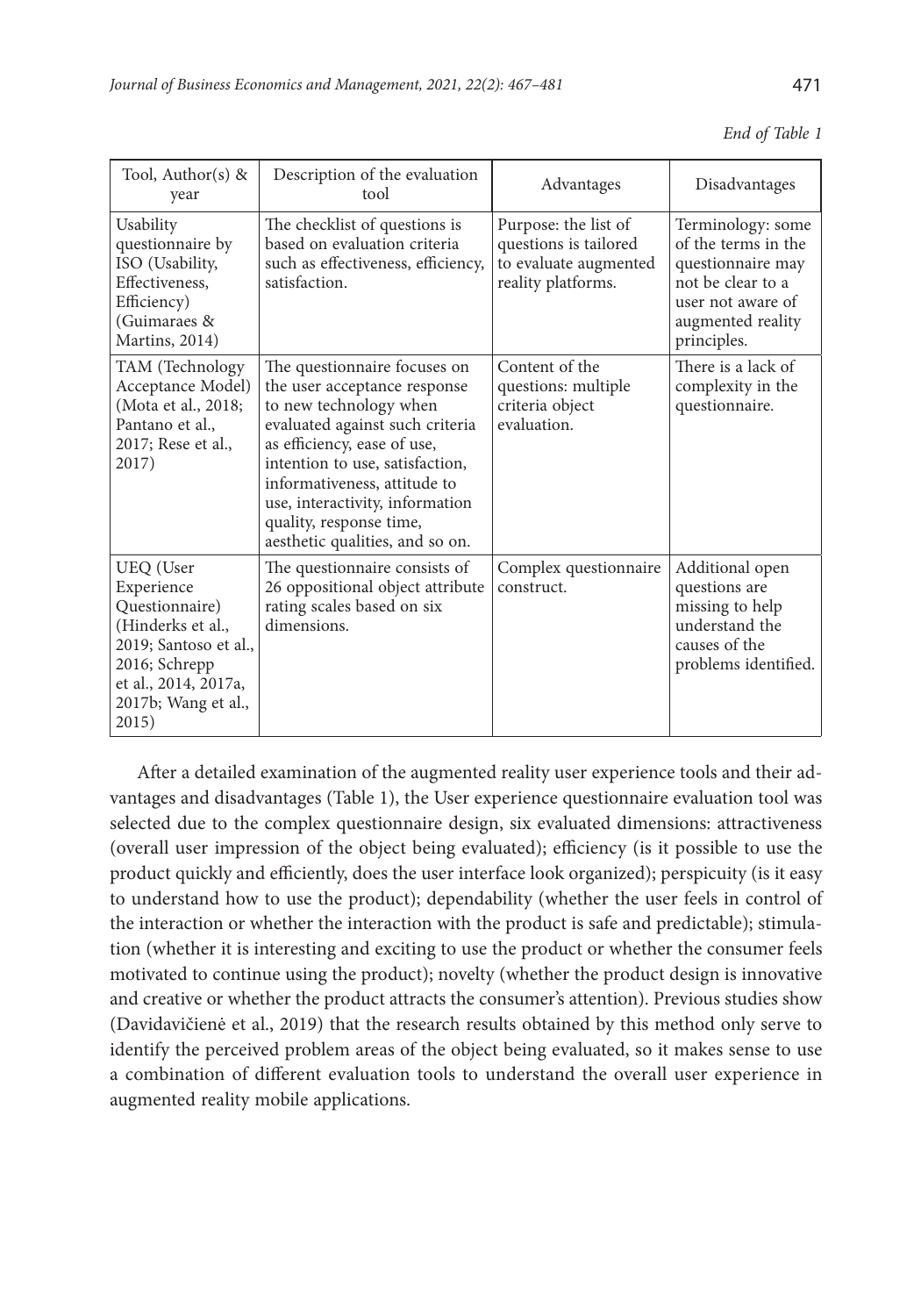# **2. Research methodology**

In order to investigate the overall user experience in augmented reality mobile applications, the research process structure from three stages was created (Figure 1). In the first research process based on specific selection criteria as application purpose, target audience, user commitment, operating system, the popularity of applications, two different augmented reality mobile applications – Inkhunter and Arilyn – were chosen. These applications are selected because they have a different goal and target audience, do not require long-term user commitment, operate both on Android and iOS mobile operating systems, it is easy not only to find out the purpose, content, and features of the application in a short time but also to evaluate these applications characteristics. Besides, these applications are trendy among customers (Table 2).



Figure 1. Research process structure (source: created by the authors)

Table 2. Summary of augmented reality applications Inkhunter and Arilyn (source: created by the authors)

| Application | Range of installations | Amount of ratings on<br>Google Play | Average rating on<br>Google Play |  |
|-------------|------------------------|-------------------------------------|----------------------------------|--|
| Inkhunter   | 1 000 000-500 000      | 21060                               | 4.7                              |  |
| Arilyn      | 10 000-5000            | 87                                  | 3.6                              |  |

In the Inkhunter mobile application, the user can try various virtual tattoo designs using augmented reality technology when the application operates on a marked-based case. Photos can be saved, edited, and shared with others on social networks. Although this application does not have a direct purchase feature, it is classified as a commercial augmented reality mobile application as it promotes tattoo designs by various developers.

The Arilyn mobile application operates on a marked-based principle and is designed to commercialize the Kalnapilis brand and increase sales of its products. The user needs to point a specially designed Kalnapilis product at their smartphone with the Arilyn mobile application turned on, and they see a visual story of a product by Kalnapilis. This augmented reality solution uses visually appealing 3D graphics, animation, and sound.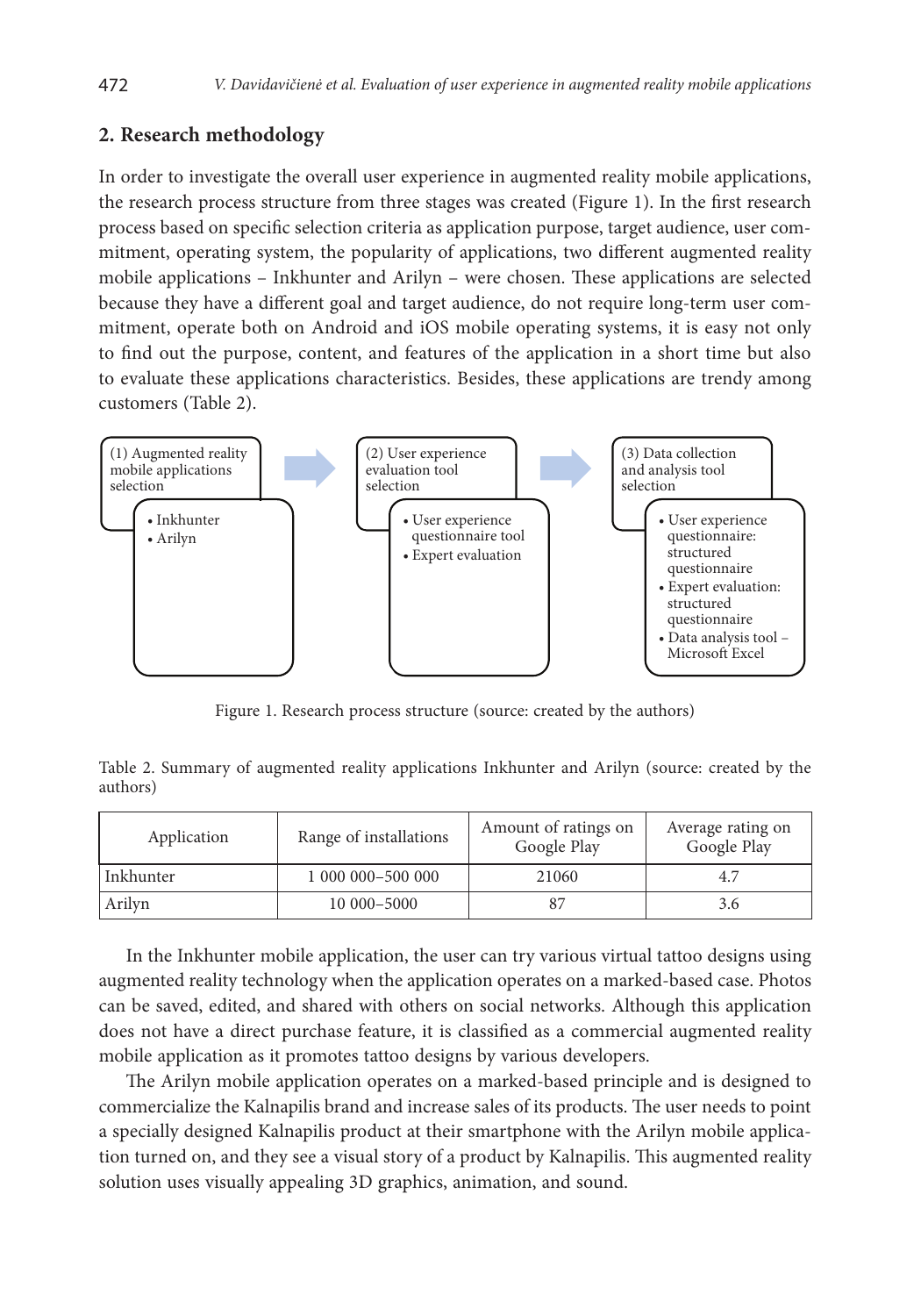In the second research process, the user experience tools were selected: user experience questionnaire tool (Schrepp et al., 2014, 2017a, 2017b) and expert evaluation. Data analysis tool for both data collection tools – user experience questionnaire and expert evaluation – was Microsoft Excel (Figure 1).

The user experience questionnaire tool was chosen for this study because it reflects the overall user experience of the object being evaluated. Summarizing other augmented reality assessment tools, it can be noted that most of the tools analyze more technical characteristics of the augmented platforms, and the respondents are asked specific questions about the augmented reality platform.

The authors of the User experience questionnaire method in order to interpret the user experience of the evaluated product, propose to compare the results obtained with the benchmark proposed in this method, which is based on the evaluation data of 246 other products.

The following interpretations of the evaluation results according to the established standard are proposed (Schrepp et al., 2014):

- excellent (10% of the best results);
- good (10% of the results in the benchmark data set are better than the result for an evaluated product, and 75% of the results are worse);
- above average (25% of the results in the benchmark data set are better than the result for the evaluated product, 50% of the results are worse);
- below average (50% of the results in the benchmark data set are better than the result for the evaluated product, 25% of the results are worse);
- bad (25% of the worst results).

The evaluation results were converted into numerical values from  $-3$  to  $+3$  on the opposition trait scales of this method, where "–3" represents the most negative value, "0" the neutral value, and "+3" the most positive value. On a scale with values higher than "+1" identifies positive, less than "–1" identifies negative meanings (Santoso et al., 2016).

Analyzing the positive and negative values found for each value scale, it has been observed that some values in the context of mobile augmented reality applications may be different from those found in the User experience questionnaire method. For this reason, it was decided to use an additional expert evaluation (a structured questionnaire) in the study to determine which features of the chosen approach can be considered positive and negative for mobile augmented reality commercial applications. 7 Lithuanian experts with at least five years of experience in augmented reality participated in the expert evaluations. According to the expert evaluation results, the vast majority of the scales corresponded to the positive and negative values determined by the standard method. However, changes have been made to the "unpredictablepredictable" scale, with "unpredictable" becoming positive by experts and "predictable" being negative in the context of augmented reality mobile applications, as experts say one of the most significant benefits of this technology is its novelty, amazement, the factor of effect.

Previous studies have noted that the sample of respondents is not significant in terms of time, as each respondent has to familiarize himself/herself with the augmented reality platform before completing the questionnaire. In the user experience questionnaire method instruction is noted that a sample of 20–30 respondents when using this method creates prerequisites for obtaining reliable assessment results. In this study in 2018, 30 respondents were selected using a non-random sample based on the age criteria (18–34-year-olds, as previous studies have shown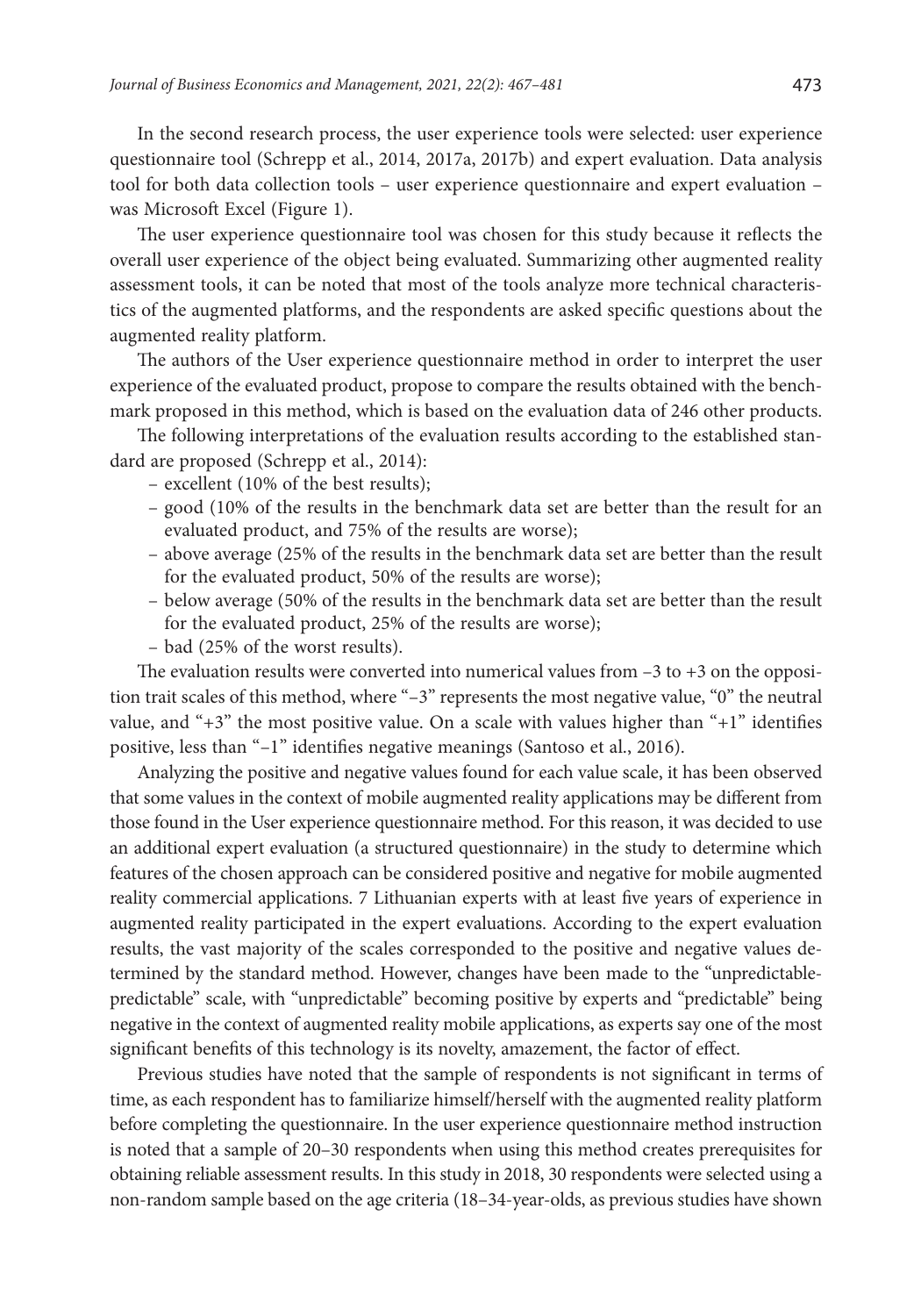that the highest penetration of the augmented reality platform is in the 18–24 and 25–34 age group categories), 73% of which survey respondents were in the 18–24 age group and 27% – of 25–34 age group category. 53% of the respondents were men, and 47% – female representatives. The majority of the respondents had a higher university education (43%) and secondary education (40%); 10% – higher non-university education, 7% – a science degree.

Because the device used to operate the applications also influences the user experience, all respondents were given the same device to use the applications, the LG G3 smartphone running on Android. This device boasts a high-quality camera (13Mbs), high image quality (4K), large screen (5.5"), and special sensors required for smooth operation.

Respondents were asked to complete specific tasks during the survey (on Inkhunter – try out some virtual tattoo designs, take pictures, share them on social media, Arilyn – view at least a few Kalnapilis campaign stories, test features, take pictures and save the content) to encourage them to get to know the mobile applications that they will evaluate. Respondents were familiarized with these applications for about 10 to 15 minutes, and immediately after testing each application, the respondent was asked to fill in a part of the questionnaire for evaluation. Respondents took about 10–15 minutes to complete the questionnaire. As the survey was conducted directly, respondents were given the opportunity to ask questions.

#### **3. Research results and discussion**

The evaluation results of the augmented reality application Inkhunter have shown that the overall user experience evaluation is positive. In all dimensions analyzed, the value obtained is more significant than 0.8 (in the user experience questionnaire method instructions, the value of 0.8 is the boundary between neutral and positive). The novelty (2.358) dimension received the highest rating, the efficiency (2.092), perspicuity (2.067), and attractiveness (2.028) aspects were similarly evaluated, and the lowest values were assigned to dependability (1.717) and stimulation (1.8) dimensions. The augmented reality Arilyn application is rated highest in dimensions such as novelty (2.2) and perspicuity (2.067), on average in attractiveness  $(1.456)$ , and lowest in stimulation  $(1.142)$ , dependability  $(1.1)$  and efficiency (0.967) (Figure 2).



Figure 2. Evaluation of augmented reality applications Inkhunter and Arilyn according to the six dimensions (source: created by the authors)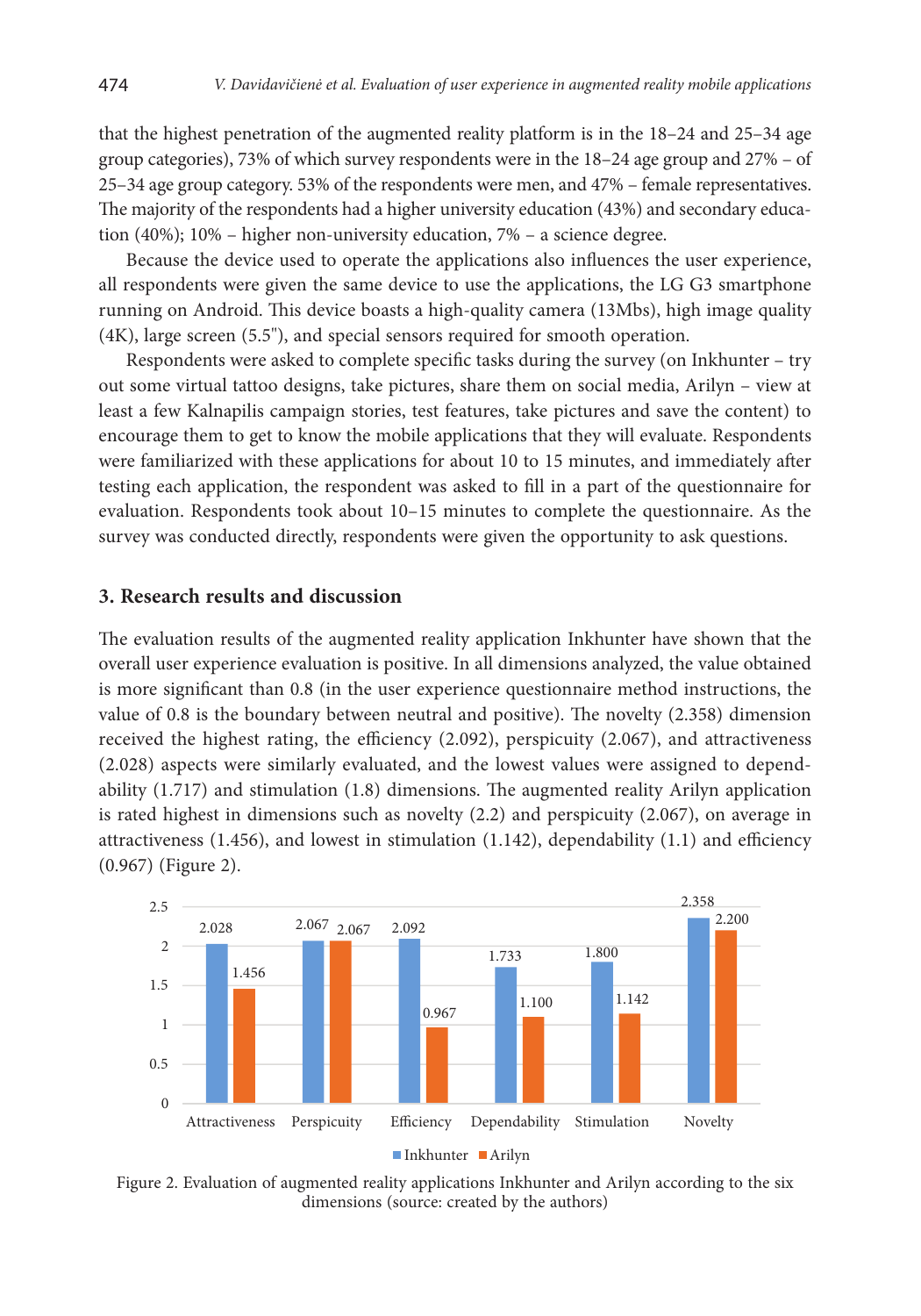The user experience questionnaire method analysis results tool provides the ability to determine the internal consistency of individual dimensions, which is expressed as Cronbach's alpha coefficient. If Cronbach's alpha reaches 0.60, this means that there is sufficient scalability. Inkhunter application's internal compatibility results show that the internal compatibility of the dependability dimension is insufficient, which is related to the interpretation aspects of the "unpredictable-predictable" scale (Table 3).

| Dimension      |           | Cronbach's alpha coefficient | Compatibility |            |  |
|----------------|-----------|------------------------------|---------------|------------|--|
|                | Inkhunter | Arilyn                       | Inkhunter     | Arilyn     |  |
| Attractiveness | 0.81      | 0.91                         | Sufficient    | Sufficient |  |
| Perspicuity    | 0.80      | 0.68                         | Sufficient    | Sufficient |  |
| Efficiency     | 0.67      | 0.68                         | Sufficient    | Sufficient |  |
| Dependability  | 0.39      | 0.63                         | Insufficient  | Sufficient |  |
| Stimulation    | 0.61      | 0.81                         | Sufficient    | Sufficient |  |
| Novelty        | 0.91      | 0.86                         | Sufficient    | Sufficient |  |

Table 3. Inner compatibility results of augmented reality applications Inhkunter and Arilyn (source: created by the authors)

Analyzing the results of the Inkhunter evaluation, this application seems to be attractive to users. It has more hedonic (stimulation, novelty) compared to pragmatic (efficiency, perspicuity, dependability) features. Hedonic characteristics are not related to the achievement of purpose but reflect pleasure. Augmented reality application Arilyn is moderately attractive to consumers, with higher hedonic properties compared to the pragmatic ones associated with the goal-seeking and practical value of the product. This shows that the Arilyn application creates a rather enjoyable experience, is entertaining but not efficient and useful (Figure 3).

In the User experience questionnaire's analysis results tool, a T-test was performed to compare the differences between the two Inkhunter and Arilyn application dimensions, showing whether these differences are significant. According to this test, the difference in the dimension estimation result is considered significant if their confidence interval does not intersect. In the T-test with a 95% applied significance level ( $\alpha = 0.05$ ), the results show a considerable difference between evaluated application scores in dimensions such as attractiveness, efficiency, and dependability. This indicates that the Inkhunter application is more attractive, efficient, and reliable for users than the Arilyn application. The Arilyn application



Figure 3. Evaluation results of augmented reality applications Inkhunter and Arilyn according to hedonic and pragmatic quality (source: created by the authors)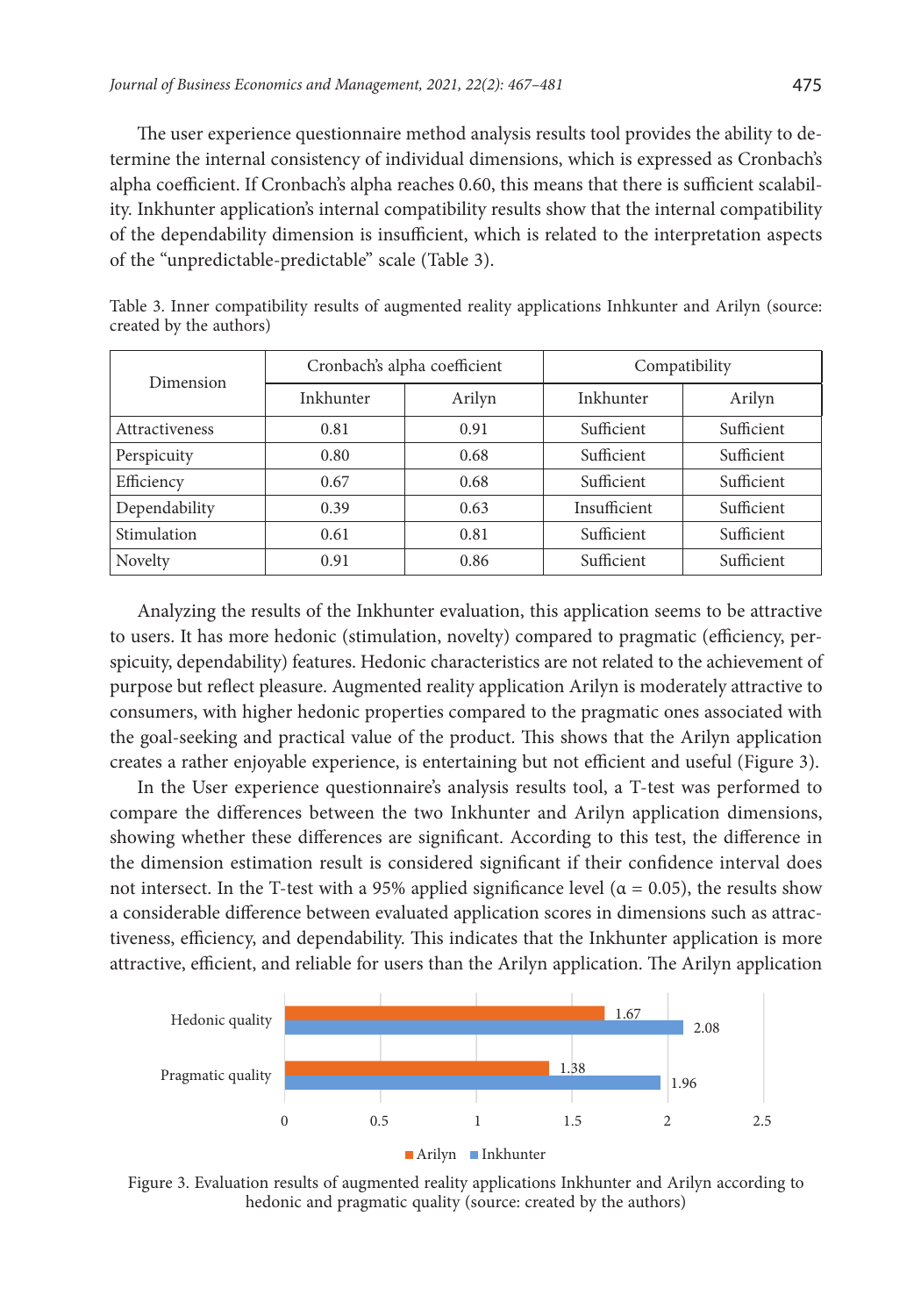is considered by its users to be impractical, not generating benefits, insufficiently interactive, and malfunctioning (Table 4).

| Dimension      | T-test results | Indicated significance of the difference |
|----------------|----------------|------------------------------------------|
| Attractiveness | 0.0038         | Significant difference                   |
| Perspicuity    | 1.0000         | Insignificant difference                 |
| Efficiency     | 0.0000         | Significant difference                   |
| Dependability  | 0.0024         | Significant difference                   |
| Stimulation    | 0.0056         | Insignificant difference                 |
| Novelty        | 0.4482         | Insignificant difference                 |

Table 4. T-test results (source: created by the authors)

Respondents were asked to evaluate the advantages and disadvantages of augmented reality applications Inkhunter and Arilyn for overall assessment results. The main benefits of the Inkhunter application are related to the smooth functioning of the application, the content of the application, and its novelty, and the advertisement inside the application is evaluated as a significant disadvantage. The main advantages of the Arilyn application are its attractive content, interesting advertising solution and high-quality graphics, and its main drawback is the uselessness of the application (Table 5).

|  |                                  | Table 5. The advantages and disadvantages of augmented reality applications Inkhunter and Arilyn |  |  |  |  |
|--|----------------------------------|--------------------------------------------------------------------------------------------------|--|--|--|--|
|  | (source: created by the authors) |                                                                                                  |  |  |  |  |

| Application | Advantages                                                                                                                                                                                                               | Disadvantages                                                                                                                                                                                                 |
|-------------|--------------------------------------------------------------------------------------------------------------------------------------------------------------------------------------------------------------------------|---------------------------------------------------------------------------------------------------------------------------------------------------------------------------------------------------------------|
| Inkhunter   | Smooth operation (17%)<br>Application content (16%)<br>Novelty $(16\%)$<br>Functionality (13%)<br>Application purpose (12%)<br>Interesting presentation (12%)<br>Utility (7%)<br>Easy to use $(7%)$                      | Advertising (32%)<br>Malfunction (25%)<br>Poor cursor (19%)<br>Lack of functions (12%)<br>Insignificant application idea (12%)                                                                                |
| Arilyn      | Attractive content (23%)<br>Interesting advertising solution (23%)<br>Quality graphics (23%)<br>Novelty $(10\%)$<br>Purpose of the application (6%)<br>Smooth operating (6%)<br>Easy to use $(6%)$<br>Functionality (3%) | Uselessness of the application (38%)<br>Uninteresting content (19%)<br>Malfunction (19%)<br>Non-interactivity (10%)<br>Limited content (6%)<br>Application incomprehensibility (4%)<br>Lack of functions (4%) |

Comparing the efficiency of commercialization of these applications, the Inkhunter application is ranked better than the Arilyn application. 74% of respondents agree that the experience created by the Inkhunter application would encourage them to consider using this platform. In contrast, in the case of the Arilyn application, only 34% of respondents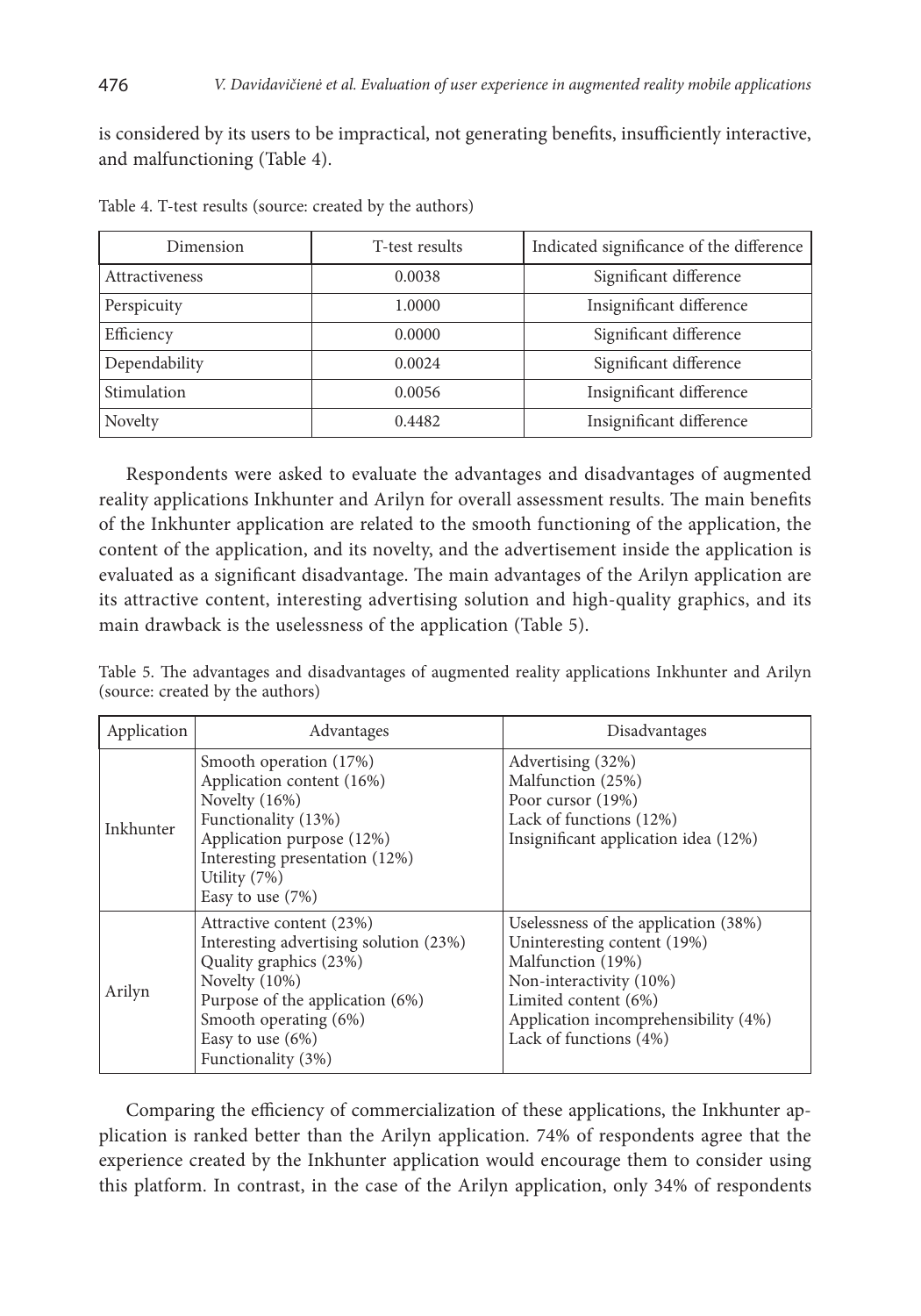agree to purchase the products. Summarizing the results of the study, it can be seen that the Inkhunter application creates a greater user experience compared to the Arilyn application. Significant differences in evaluation results were found in such dimensions as attractiveness, efficiency, and dependability.

Based on the conducted research results, it is recommended that augmented reality application developers pay attention to the fact that its success and efficiency are greatly influenced by the user experience being created, controlled by various factors. In this study, it was found that the main factors influencing the augmented reality application user experience are: the expediency and utility of the application to the end-user; easy to use, perspicuity, clarity; smooth operation of the application; picturesque and attractive graphics, information presentation; interactivity and additional functionality. The augmented reality application should be clear to the user and user-friendly; the user should achieve the application's purpose in as few steps as possible. Because augmented reality applications are not intuitively perceived for some users, short, clear user instructions should be provided at the start step of the application. The augmented reality application should allow the user to manage, modify, and create content that encourages user creativity and engagement. It is recommended to integrate advanced functions such as the ability to share content on social networks, which personalize it and increase awareness of the application itself.

### **Conclusions**

After analyzing the augmented reality approaches of researchers and business practitioners, in this study, augmented reality is defined as a technology, a real-time direct or indirect representation of the physical real-world environment, which allows the user to see the real environment augmented with virtual objects and enhances the interaction with the real world by attempting to create a mixed reality in real-time to improve the user experience.

Because of the uniqueness of augmented reality technologies in meeting users' information and knowledge needs and creating interactive communication with end-users, these technologies have a wide variety of applications globally, from educational applications to reaching commercial goals of an organization. This study evaluated the features of augmented reality technology applications used to achieve commercial goals for a business organization.

Although over the last decade, there has been an increase in augmented reality user experience evaluation research using evaluation tools such as SUS (System Usability Scale), USE (Usefulness, Satisfaction, Easy to Use and Learn), HARUS (Handheld Augmented Reality Usability Scale), ISO (Usability, Effectiveness, Efficiency) and TAM (Technology Acceptance Model). However, the examined evaluation tools show a lack of a complex questionnaire construct and they are more focused on the technical characteristics of augmented reality platforms.

For this study, the user experience questionnaire method was selected, which evaluates the overall product user experience in 6 fundamental dimensions (attractiveness, perspicuity, efficiency, dependability, stimulation, and novelty) and consists of 26 oppositional semantic scales that evaluate product characteristics. To apply this approach to the context of augmented reality mobile applications, an expert evaluation was conducted to determine which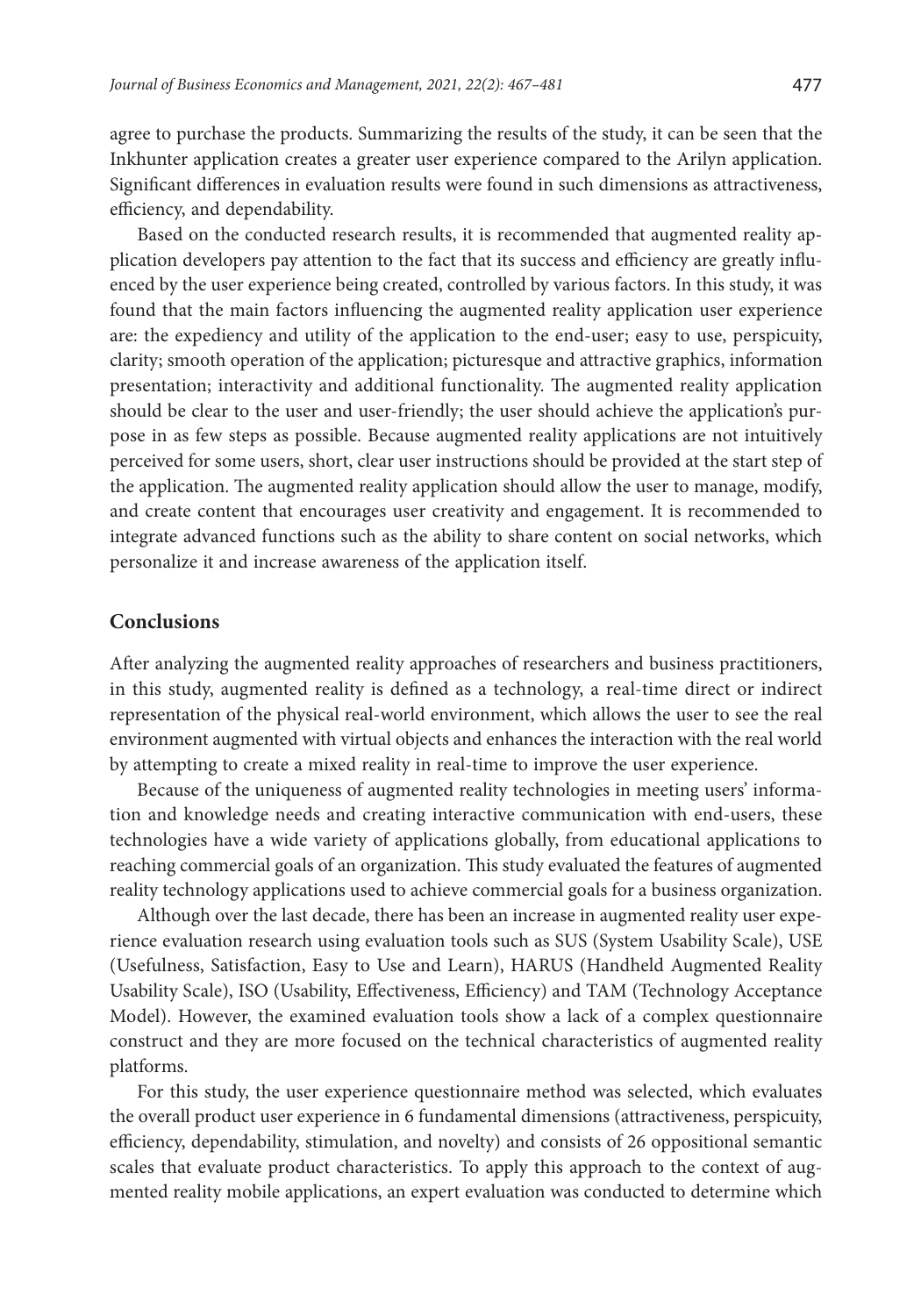features can be considered positive and negative for mobile augmented reality commercial applications. Experts agreed to change the "unpredictable-predictable" rating scales from "unpredictable" to "positive" and "predictable" to "negative" as these technologies are characterized by the novelty, surprise, amazement effect they create.

The survey included 30 respondents, with the typical survey respondent being a 23-yearold male or female graduate. The Inkhunter application has been found to be attractive, innovative, and useful, and creates a positive user experience: novelty is the highest evaluated, and dependability is the lowest evaluated. One of the problem areas of this application is advertising that interferes with the user experience and causes malfunctions. The Arilyn application was rated highest for novelty and perspicuity and lowest for efficiency. This application is considered innovative due to augmented reality function; visual graphics features are easy to understand for the user and have hedonic features. The main problem areas of the Arilyn application are related to the fact that the technical functioning of the application is not always smooth, and the interactivity is lacking.

In order to eliminate some limitations in the user experience questionnaire method, the expert evaluation method was integrated into this study. Based on the expert evaluation results, some changes have been made to the "unpredictable-predictable" scale, with "unpredictable" becoming positive by experts and "predictable" is a negative in the context of augmented reality mobile applications, which is a valuable practical implication for researchers.

From the results of this study, augmented reality application developers and other educational organizations and society would benefit via identified key factors influencing the augmented reality application user experience. The study identified the following key factors contributing to a positive user experience that should be addressed when developing new augmented reality mobile applications: the explicit purpose of the application, easy to use and learn, smooth operation, imaginative information presentation, and interactivity.

There are several limitations to this study. The first limitation is related to the small generalizability (30 respondents) of the findings. The second limitation of this study is connected to the augmented reality application's usage duration when the respondent's interaction with the augmented reality platforms under evaluation was relatively short. They could not assess long-term technicalities of the application (for example, the memory used on the phone), so the influence of these factors was not evaluated. Future research areas could be related to an increase in generalizability with different business segments and other regions.

## **Disclosure statement**

The authors declare that they do not have any competing financial, professional, or personal interests from other parties.

### **References**

Ahmed, R. R., Vveinhardt, J., & Streimikiene, D. (2017). Interactive digital media and impact of customer attitude and technology on brand awareness: Evidence from the South Asian countries. *Journal of Business Economics and Management*, *18*(6), 1115–1134. <https://doi.org/10.3846/16111699.2017.1400460>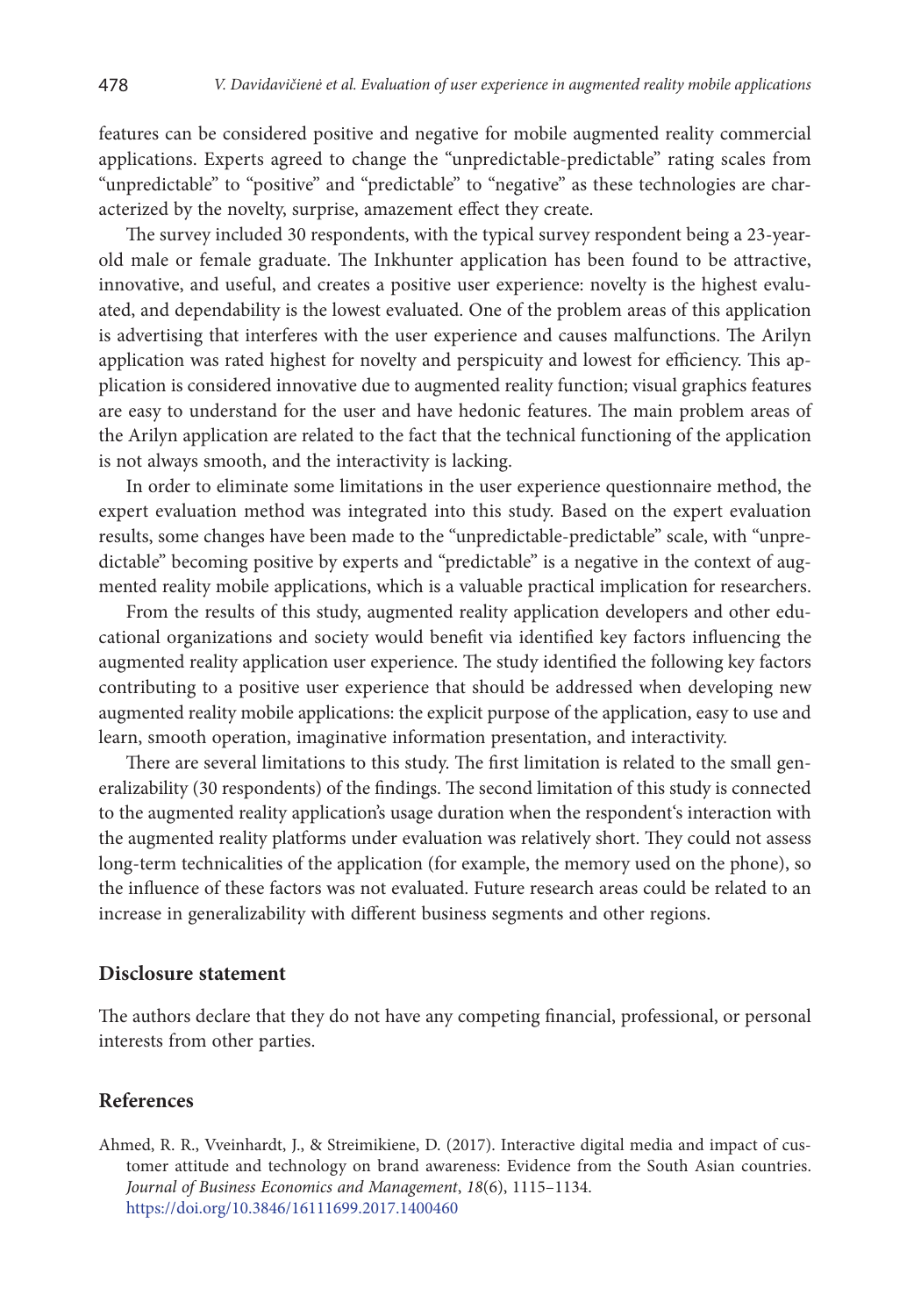- Albertazzi, D., Okimoto, M. L., & Ferreira, M. G. G. (2012). Developing an usability test to evaluate the use of augmented reality to improve the first interaction with a product. *Work*, *41*(Suppl 1), 1160–1163. <https://doi.org/10.3233/WOR-2012-0297-1160>
- Azuma, R. T. (1997). A survey of augmented reality. *Teleoperators and Virtual Environments*, *6*(4), 355–385. <https://doi.org/10.1162/pres.1997.6.4.355>
- Berryman, D. R. (2012). Augmented reality: A review. *Medical Reference Services Quarterly*, *31*(2), 212–218. <https://doi.org/10.1080/02763869.2012.670604>
- Beskese, A., Kahraman, C., Ender Buyukbay, S., & Bozbura, F. T. (2018). An intuitionistic fuzzy multiexpert and multi-criteria system for effective performance management. *Technological and Economic Development of Economy*, *24*(6), 2179–2201. <https://doi.org/10.3846/tede.2018.6462>
- Billinghurst, M., Clark, A., & Lee, G. (2015). A survey of augmented reality. *Human-Computer Interaction*, *8*(2–3), 73–272. <https://doi.org/10.1561/1100000049>
- Bulearca, M., & Tamarjan, D. (2010). Augmented reality: A Sustainable marketing tool? *Global Business and Management Research*, *2*(2–3), 237–252.
- Capuano, N., Gaeta, A., Guarino, G., Miranda, S., & Tomasiello, S. (2016). Enhancing augmented reality with cognitive and knowledge perspectives: A case study in museum exhibitions. *Behaviour* & *Information Technology*, *35*(11), 968–979. <https://doi.org/10.1080/0144929X.2016.1208774>
- Carmigniani, J., Furht, B., Anisetti, M., Ceravolo, P., Damiani, E., & Ivkovic, M. (2011). Augmented reality technologies, systems and applications. *Multimedia Tools and Applications*, *51*(1), 341–377. <https://doi.org/10.1007/s11042-010-0660-6>
- Chi, H.-L., Kang, S.-C., & Wang, X. (2013). Research trends and opportunities of augmented reality applications in architecture, engineering, and construction. *Automation in Construction*, *33*, 116–122. <https://doi.org/10.1016/j.autcon.2012.12.017>
- Cianciarulo, D. (2015). From local traditions to "Augmented Reality". The MUVIG museum of Viggiano (Italy). *Procedia – Social and Behavioral Sciences*, *188*, 138–143. <https://doi.org/10.1016/j.sbspro.2015.03.349>
- Dacko, S. G. (2017). Enabling smart retail settings via mobile augmented reality shopping apps. *Technological Forecasting and Social Change*, *124*, 243–256. <https://doi.org/10.1016/j.techfore.2016.09.032>
- Davidavičienė, V., Raudeliūnienė, J., & Viršilaitė, R. (2019). User experience evaluation and creativity stimulation with augmented reality mobile applications. *Creativity Studies*, *12*(1), 34–48. <https://doi.org/10.3846/cs.2019.3576>
- Delgado Méndez, L., Del Moral Ávila, C., Del Moral Ávila, M. J., Tapia García, J. M., Valverde Palacios, I., & Valverde Espinosa, I. (2019). Fuzzy multicriteria for determining reasonable adjustment in housing. *Technological and Economic Development of Economy*, *25*(3), 421–446. <https://doi.org/10.3846/tede.2019.7456>
- Dey, A., Billinghurst, M., Lindeman, R. W., & Swan, J. E. (2016). A systematic review of usability studies in augmented reality between 2005 and 2014. In *2016 IEEE International Symposium on Mixed and Augmented Reality (ISMAR-Adjunct)* (pp. 49–50). Merida. <https://doi.org/10.1109/ISMAR-Adjunct.2016.0036>
- Dhir, A., Al-Kahtani, M., Kharj, A., & Arabia, S. (2013). A case study on user experience (UX) evaluation of mobile augmented reality prototypes. *Journal of Universal Computer Science*, *19*(8), 1175– 1196.
- Dünser, A., & Billinghurst, M. (2011). Evaluating augmented reality systems. In *Handbook of Augmented Reality* (pp. 289–307). Springer. [https://doi.org/10.1007/978-1-4614-0064-6\\_13](https://doi.org/10.1007/978-1-4614-0064-6_13)
- Georgiou, Y., & Kyza, E. A. (2017). The development and validation of the ARI questionnaire: An instrument for measuring immersion in location-based augmented reality settings. *International Journal of Human Computer Studies*, *98*, 24–37. <https://doi.org/10.1016/j.ijhcs.2016.09.014>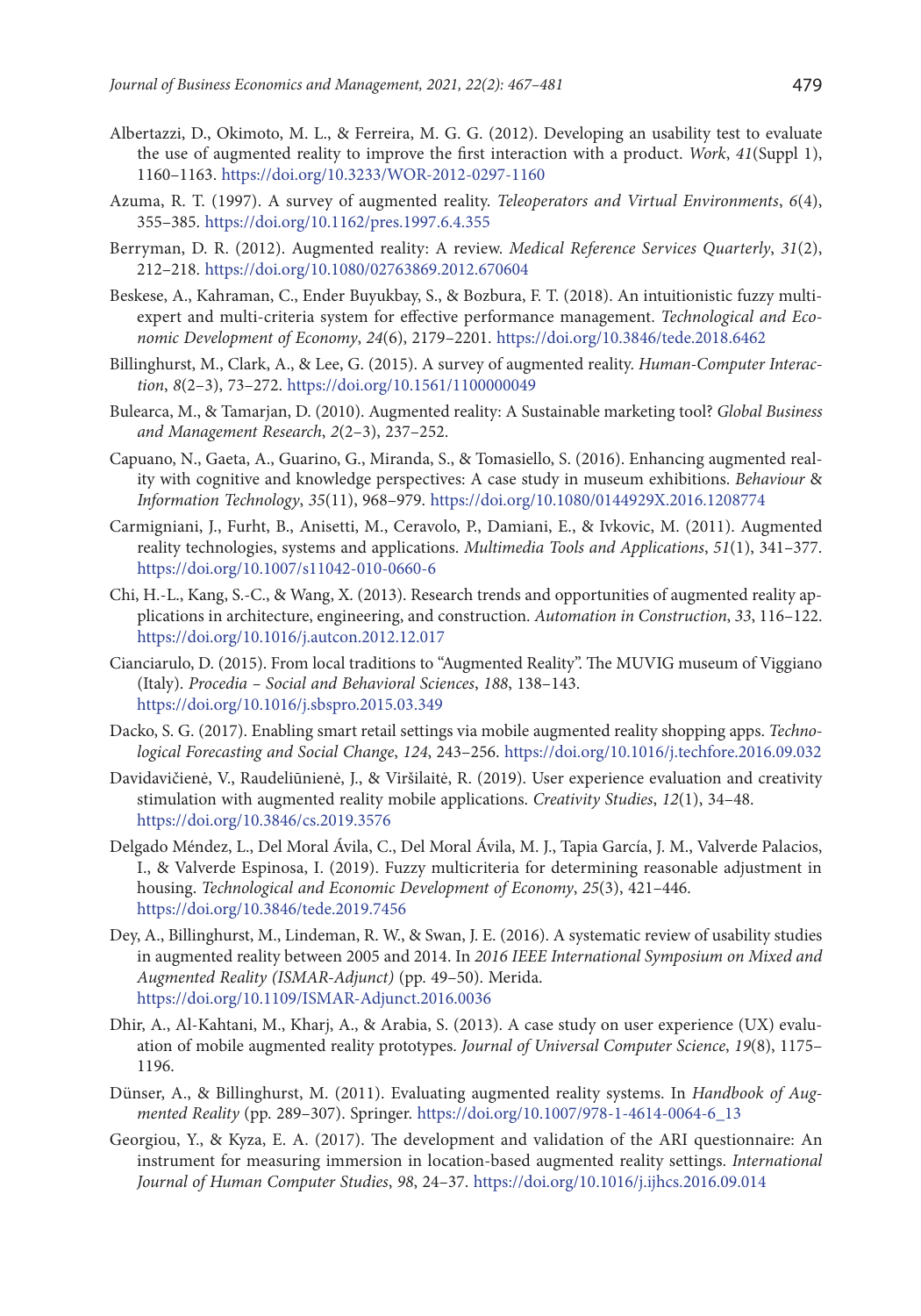- Guimarães, M. P., & Martins, V. F. (2014). A checklist to evaluate augmented reality applications. In *2014 XVI Symposium on Virtual and Augmented Reality* (pp. 45–52). Piata Salvador, Brazil. IEEE. <https://doi.org/10.1109/SVR.2014.17>
- Hinderks, A., Schrepp, M., Domínguez Mayo, F. J., Escalona, M. J., & Thomaschewski, J. (2019). Developing a UX KPI based on the user experience questionnaire. *Computer Standards and Interfaces*, *65*, 38–44. <https://doi.org/10.1016/j.csi.2019.01.007>
- Huang, T. L., & Liu, F. H. (2014). Formation of augmented-reality interactive technology's persuasive effects from the perspective of experiential value. *Internet Research*, *24*(1), 82–109. <https://doi.org/10.1108/IntR-07-2012-0133>
- Javornik, A. (2016). Augmented reality: Research agenda for studying the impact of its media characteristics on consumer behaviour. *Journal of Retailing and Consumer Services*, *30*, 252–261. <https://doi.org/10.1016/j.jretconser.2016.02.004>
- Kipper, G., & Rampolla, J. (2012). *Augmented reality: An emerging technologies guide to AR* (1<sup>st</sup> ed.). Syngress.
- Klepek, M., & Starzyczná, H. (2018). Marketing communication model for social networks. *Journal of Business Economics and Management*, *19*(3), 500–520. <https://doi.org/10.3846/jbem.2018.6582>
- Ko, S. M., Chang, W. S., & Ji, Y. G. (2013). Usability principles for augmented reality applications in a smartphone environment. *International Journal of Human-Computer Interaction*, *29*(8), 501–515. <https://doi.org/10.1080/10447318.2012.722466>
- Laine, T. H., & Suk, H. J. (2016). Designing mobile augmented reality exergames. *Games and Culture*, *11*(5), 548–580. <https://doi.org/10.1177/1555412015572006>
- Liao, T. (2016). Is it "augmented reality"? Contesting boundary work over the definitions and organizing visions for an emerging technology across field-configuring events. *Information and Organization*, *26*(3), 45–62. <https://doi.org/10.1016/j.infoandorg.2016.05.001>
- Majid, N. A. A., Mohammed, H., & Sulaiman, R. (2015). Students' perception of mobile augmented reality applications in learning computer organization. *Procedia – Social and Behavioral Sciences*, *176*, 111–116. <https://doi.org/10.1016/j.sbspro.2015.01.450>
- Mota, J. M., Ruiz-Rube, I., Dodero, J. M., & Arnedillo-Sánchez, I. (2018). Augmented reality mobile app development for all. *Computers* & *Electrical Engineering*, *65*, 250–260. <https://doi.org/10.1016/j.compeleceng.2017.08.025>
- Nam, Y. (2015). Designing interactive narratives for mobile augmented reality. *Cluster Computing*, *18*(1), 309–320. <https://doi.org/10.1007/s10586-014-0354-3>
- Nazri, N. I. A. M., & Rambli, D. R. A. (2014). Current limitations and opportunities in mobile augmented reality applications. In *2014 International Conference on Computer and Information Sciences (ICCOINS)* (pp. 1–4). Kuala Lumpur. IEEE. <https://doi.org/10.1109/ICCOINS.2014.6868425>
- Oleksy, T., & Wnuk, A. (2016). Augmented places: An impact of embodied historical experience on attitudes towards places. *Computers in Human Behavior*, *57*, 11–16. <https://doi.org/10.1016/j.chb.2015.12.014>
- Pantano, E., Rese, A., & Baier, D. (2017). Enhancing the online decision-making process by using augmented reality: A two country comparison of youth markets. *Journal of Retailing and Consumer Services*, *38*, 81–95. <https://doi.org/10.1016/j.jretconser.2017.05.011>
- Raudeliūnienė, J., & Davidavičius, S. (2017). A conceptual model of assessment of knowledge transfer to consumer. *Business, Management and Education*, *15*(2), 174–195. <https://doi.org/10.3846/bme.2017.387>
- Raudeliūnienė, J., Davidavičienė, V., Tvaronavičienė, M., & Jonuška, L. (2018). Evaluation of advertising campaigns on social media networks. *Sustainability*, *10*(4), 1–14. <https://doi.org/10.3390/su10040973>